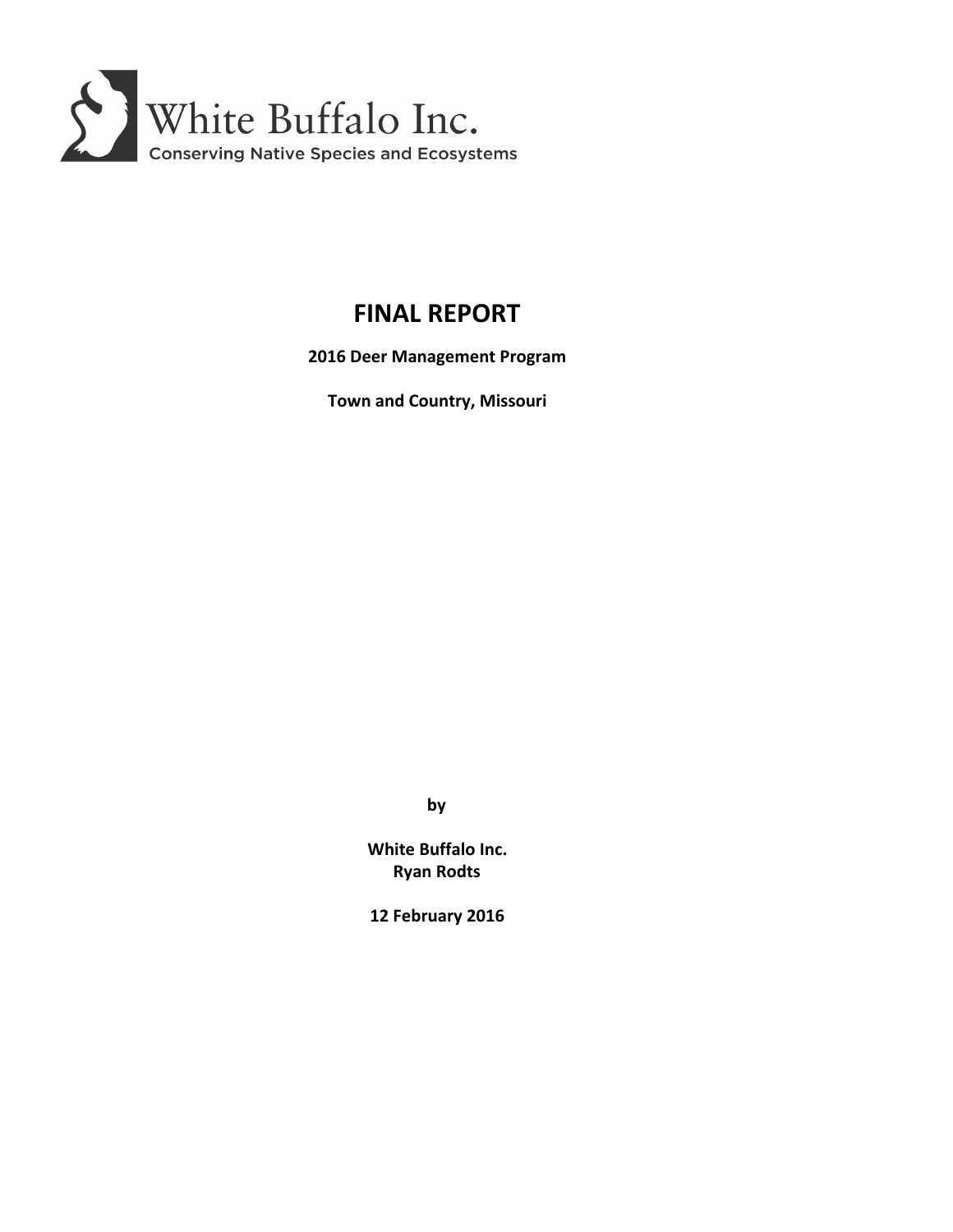

#### **INTRODUCTION**

The City of Town and Country contains a matrix of suburban and commercial development, parks, and other open‐spaces. The absence of any deer management combined with fertile soils allowed the local deer population to increase to a level incompatible with some land use and human activities prior to our involvement. Although deer physical condition is not an issue, there is ongoing concern regarding numerous deer/vehicle collisions and damage to garden and landscape plantings. This is the seventh year in which a deer population management program was implemented.

#### **METHODS**

Pre‐baiting was conducted from 30 December 2015 – 9 January 2016. Sharpshooting efforts were conducted from 10 ‐ 31 January 2016. Twenty two days of fieldwork were required to achieve the harvest of 210 deer.

We followed the operations protocol outlined in the contract and changes agreed to verbally prior to the onset of site preparations. Nineteen sites were available throughout the area of operation. One site was not used during the removal period due to lack of consistent deer activity.

#### **RESULTS**

The entire data set generated from harvested deer is represented in the spreadsheet entitled "City of Town and Country ‐ Deer Harvest: 10‐31 January 2016 (Appendix A). The overall harvest demographics are summarized in Table 1. Harvest by day is summarized in Table 2. Harvest breakdown based on Ward is summarized in Table 3. We expended 439.5 person‐hours for the sharpshooting activities (210 deer harvested) resulting in 2.09 person hours per deer harvested. This was a slight increase over the previous year's effort (1.95 person hours per deer).

| <b>AGE</b>     | # MALE (%) | # FEMALE (%) | # COMBINED |
|----------------|------------|--------------|------------|
| Yearling/Adult | 63 (30%)*  | 88(42%)      | 151 (72%)  |
| Fawns          | 29 (14%)   | 30 (14%)     | 59 (28%)   |
| Total          | 92 (44%)   | 118 (56%)    | 210 (100%) |

\*Five adult males had shed their antlers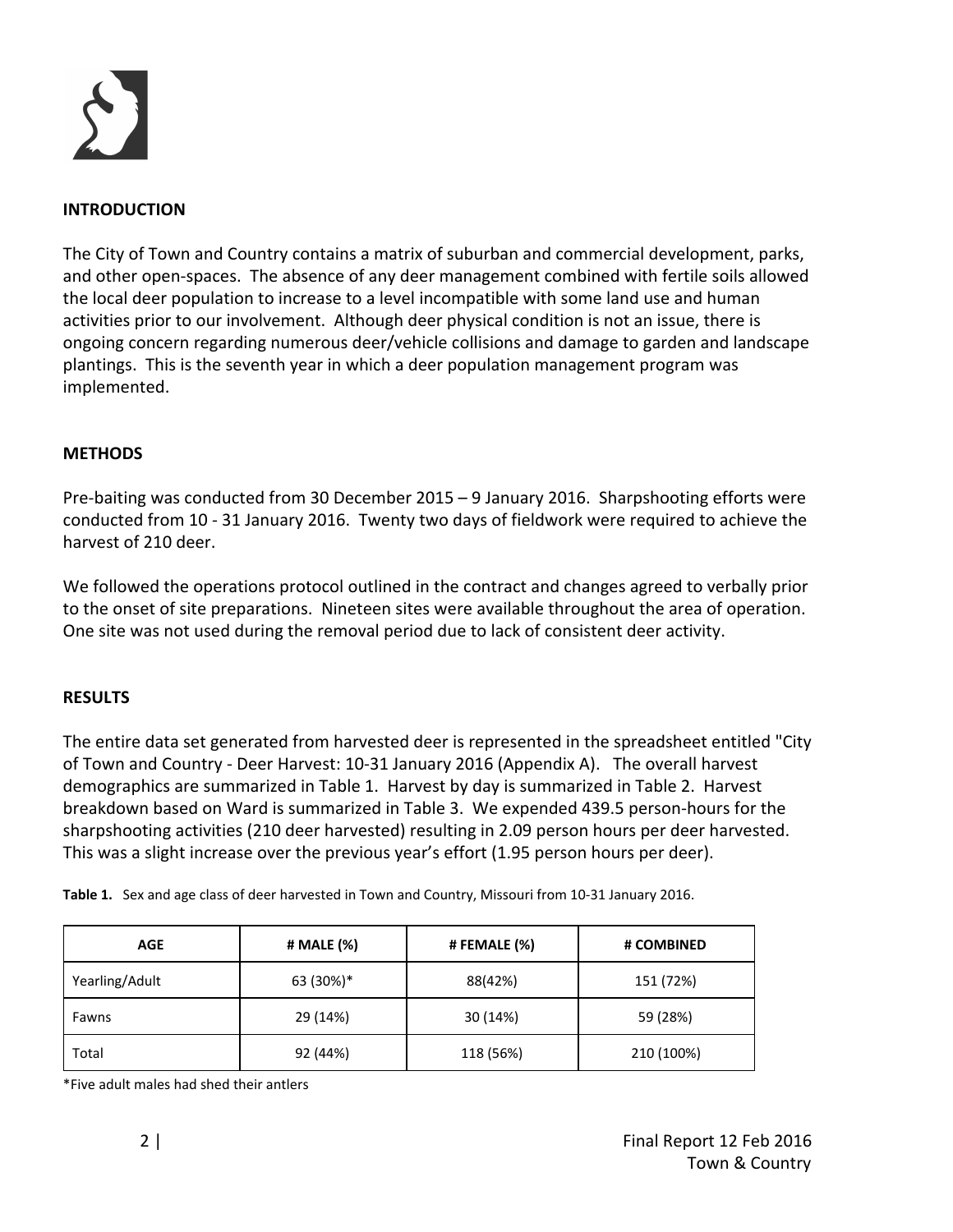

| <b>DATE</b> | #<br><b>Harvested</b> | <b>DATE</b> | #<br><b>Harvested</b> | <b>DATE</b> | #<br><b>Harvested</b> | <b>DATE</b> | #<br><b>Harvested</b> |
|-------------|-----------------------|-------------|-----------------------|-------------|-----------------------|-------------|-----------------------|
| 1/10/16     | 7                     | 1/16/16     | 9                     | 1/22/16     | 9                     | 1/27/16     | 11                    |
| 1/11/16     | 16                    | 1/17/16     | 11                    | 1/23/16     | 12                    | 1/28/16     | $\overline{2}$        |
| 1/12/16     | 11                    | 1/18/16     | 8                     | 1/24/16     | 10                    | 1/29/16     | 6                     |
| 1/13/16     | 11                    | 1/19/16     | 11                    | 1/25/16     | 8                     | 1/30/16     | 4                     |
| 1/14/16     | 12                    | 1/20/16     | 6                     | 1/26/16     | 14                    | 1/31/16     | 7                     |
| 1/15/16     | 10                    | 1/21/16     | 15                    |             |                       |             |                       |

**Table 2.** Number of deer harvested by day during the 22 days of field operations.

#### **Table 3.** Deer harvest by Ward

| Ward | #<br><b>Harvested</b> |
|------|-----------------------|
| 1    | 36 (17%)              |
| 2    | 85 (40%)              |
| 3    | 60 (29%)              |
|      | 29 (14%)              |

#### **Pregnancy rates**

It was too early in pregnancy to identify and count fetuses.

### **Population estimates**

See attached population estimation report.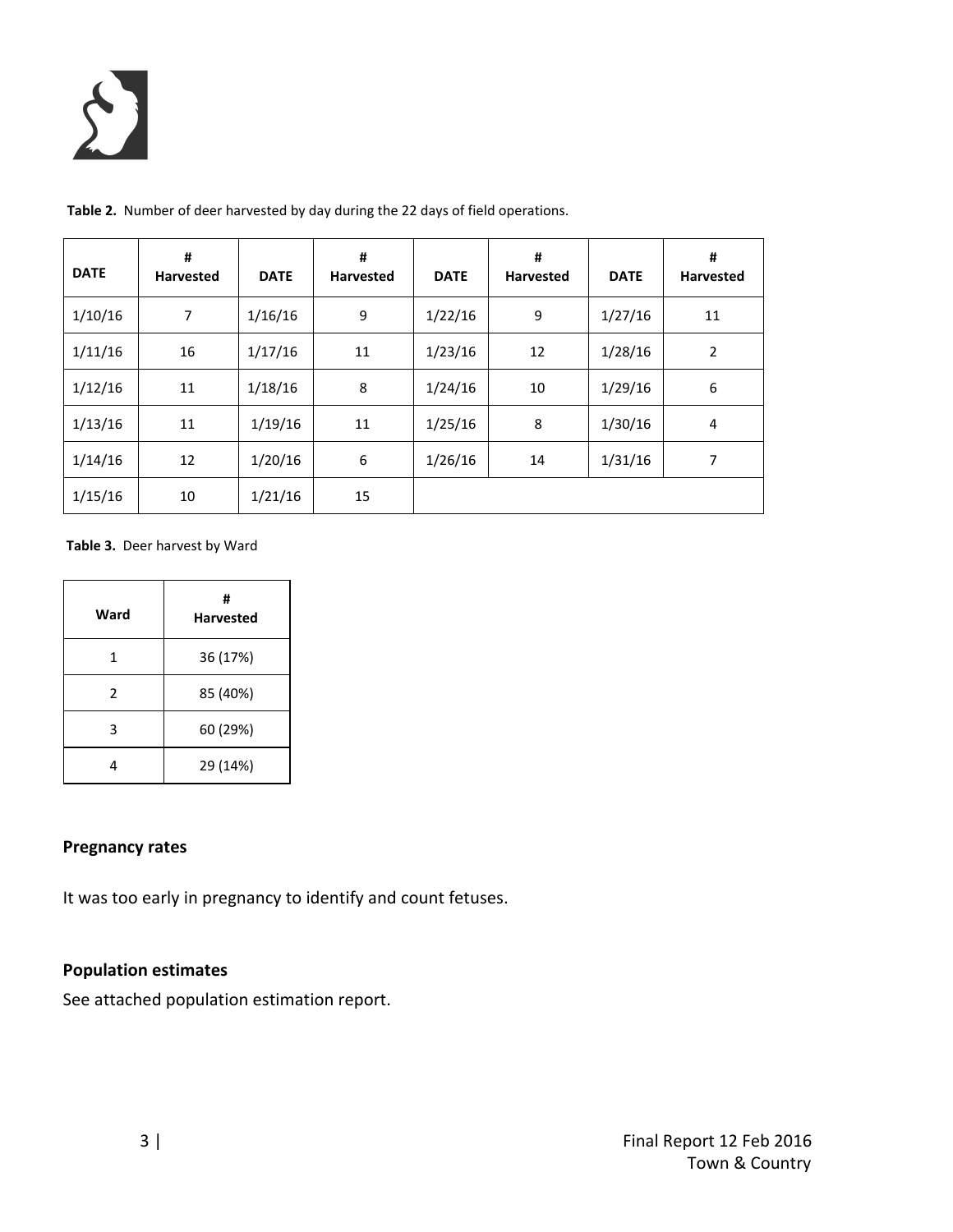

#### **DISCUSSION**

The reduction in acreage requirement in 2014, from five to two acres, benefitted the program again in 2016 by the inclusion of 4 additional new properties. Deer harvest on these properties accounted for 25 deer, 12% of the total harvest. Two of these properties were located in Ward 3 and were intended to address multiple complaints from residents in the Brook Mill area and deer vehicle collisions along State Highway 141. These two sites contributed 5% to the harvest total. The other two properties were located in Ward 1 and 2, contributing seven deer each to the harvest total.

Although we had moderate success on the sites in the Brook Mill area, we expect the municipality will still receive an above average number of complaints from residents. Feeding activity, by at least one resident, tremendously impacted our success. On 17 January 2016 twenty‐four deer were observed in the resident's yard feeding and only six were harvested from an adjoining property where we have access. Officials from the municipality informed the resident of the deer feeding ordinance and the resident agreed to stop feeding. The historical nature of the residents feeding activity had a lasting impact and the second harvest attempt on our proximate access site resulted in one deer harvested, while six deer were observed in the neighboring yard.

Ward 2 continued to produce the highest removal numbers accounting for 40% of the harvest while contributing only 31% of the available access. The harvest result in Ward 3 was 29%, a slight decrease from 31% the previous year. Ward 1 and 4 showed slight increases in harvest success up 3% and 4% respectively. Two sites, in Ward 4, accounted for 14% of the total harvest.

Harvest results from specific sites ranged from a high of 20 deer to a low of three for sites where effort was exerted. Twenty‐five percent of the sites had 15 or more deer culled and contributed 33% of the total. Two sites along Queeny Park, in Ward 3, contributed 35 deer to the total resulting in 17% of the harvest. It is evident that Queeny Park still harbors very high deer densities that overlap adjoining neighborhoods.

Even when doubling the harvest from 2015 levels showed very little decrease in operational efficiency. This indicates no diminishing returns in allocation of effort per deer harvested, at the current reduction level. We would expect to see effort per deer to increase substantially as the population level is reduced to goal density.

Weather conditions for the majority of the program were near ideal. During the last four days of the program, temperatures in the 50‐65 degree Fahrenheit range diminished the harvest rate. Deer were less pressed to fulfill their energy requirements and decreased their activity at our bait sites. We expended 18% of our total effort during the 4‐day period, which resulted in only 9% of the total harvest.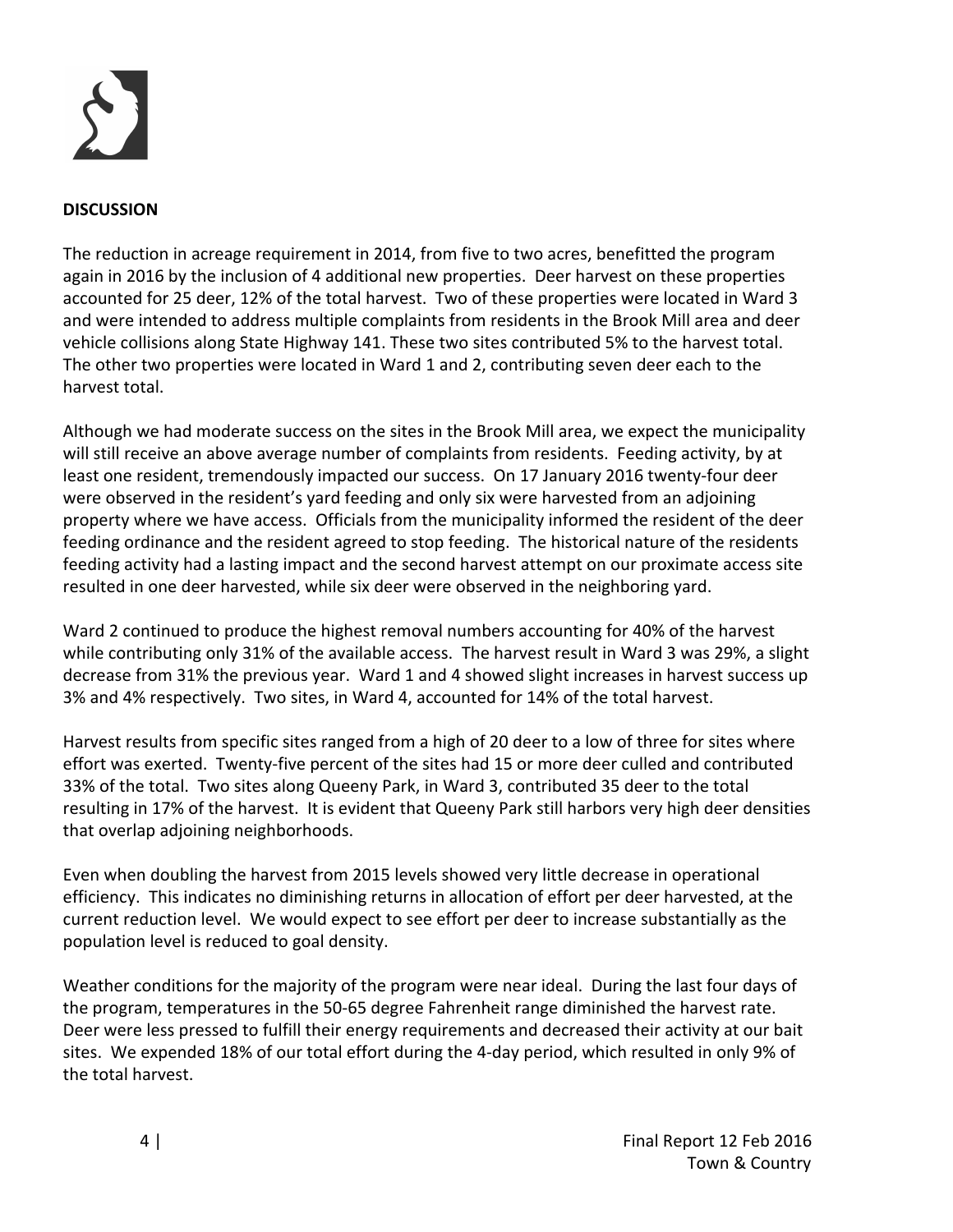

Overall the program would benefit from the inclusion of access along Topping Road. During the distance sampling survey numerous deer were sighted along Topping Road and its intersecting streets which resulted in ~22% of the total observations. Additionally, access in the Manor Hill/Woodmark area would benefit the program. Numerous deer were observed in this area and are not being addressed at our sole access point along Thornhill Road.

Seventy‐five of the adult deer harvested were tagged and labeled for Chronic Wasting Disease (CWD) testing by Missouri Department of Conservation (MDC). This was part of a larger sampling effort by MDC to screen for the disease in areas proximate to the detection made previously in Franklin County.

We would like to thank the following individuals and organizations for assistance provided prior to and during the culling period; Gary Hoelzer, Tom Thousand, Gene Russo, Fred Meyland‐Smith, Lynn Wright, Erin Shank (Missouri Department of Conservation) and John's Butcher Shop (venison processing for charitable donation).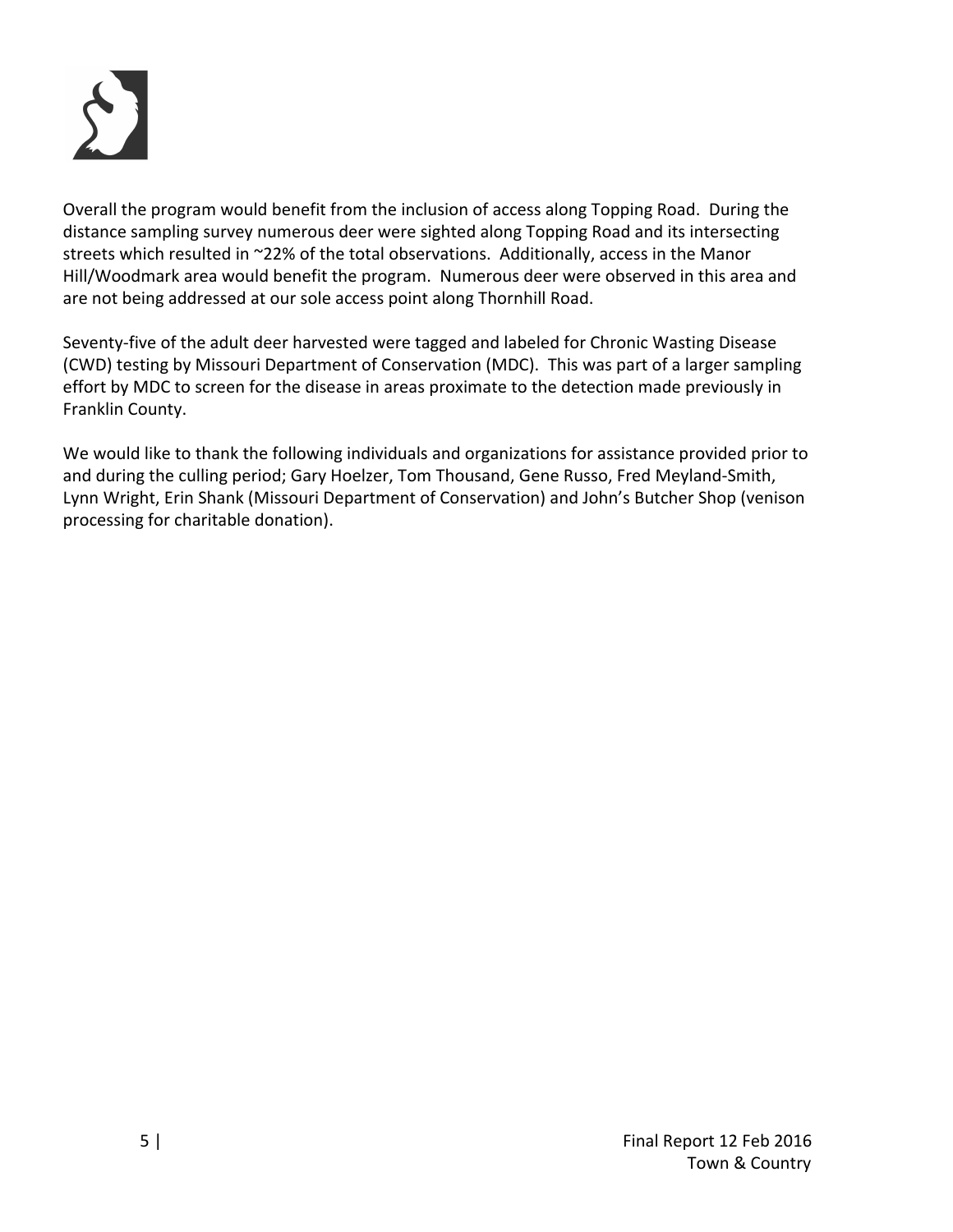

## **Appendix A**

## **City of Town and Country – Deer Harvest: 10‐31 January 2016**

| <b>DATE</b> | <b>HARVEST</b><br># | <b>CWD TAG#</b> | <b>SEX</b> | <b>AGE</b> | <b>Street Address</b> |
|-------------|---------------------|-----------------|------------|------------|-----------------------|
| 1/10/16     | $\mathbf{1}$        | 501             | M          | 2.5        | Des Peres             |
| 1/10/16     | $\overline{2}$      | 502             | M          | 1.5        | Des Peres             |
| 1/10/16     | 3                   | 511             | M          | 1.5        | Conway Hill           |
| 1/10/16     | 4                   | 512             | F          | 2.5        | Conway Hill           |
| 1/10/16     | 5                   |                 | F          | $.5\,$     | Conway Hill           |
| 1/10/16     | 6                   | 513             | M          | 1.5        | Conway Hill           |
| 1/10/16     | $\overline{7}$      | 514             | M          | 3.5        | Conway Hill           |
| 1/11/16     | 8                   | 503             | F          | 4.5        | Dry Ridge             |
| 1/11/16     | $9\,$               | 504             | M          | 4.5        | Dry Ridge             |
| 1/11/16     | 10                  | 505             | M          | 1.5        | Dry Ridge             |
| 1/11/16     | 11                  | 506             | F          | 3.5        | Dry Ridge             |
| 1/11/16     | 12                  | 507             | F          | 2.5        | Dry Ridge             |
| 1/11/16     | 13                  | 508             | F          | 2.5        | Dry Ridge             |
| 1/11/16     | 14                  |                 | F          | $.5\,$     | Dry Ridge             |
| 1/11/16     | 15                  | 515             | F          | 1.5        | Muir Field            |
| 1/11/16     | 16                  |                 | M          | .5         | Muir Field            |
| 1/11/16     | 17                  | 516             | M          | 1.5        | Muir Field            |
| 1/11/16     | 18                  | 517             | M          | 2.5        | Muir Field            |
| 1/11/16     | 19                  | 518             | M          | 2.5        | Muir Field            |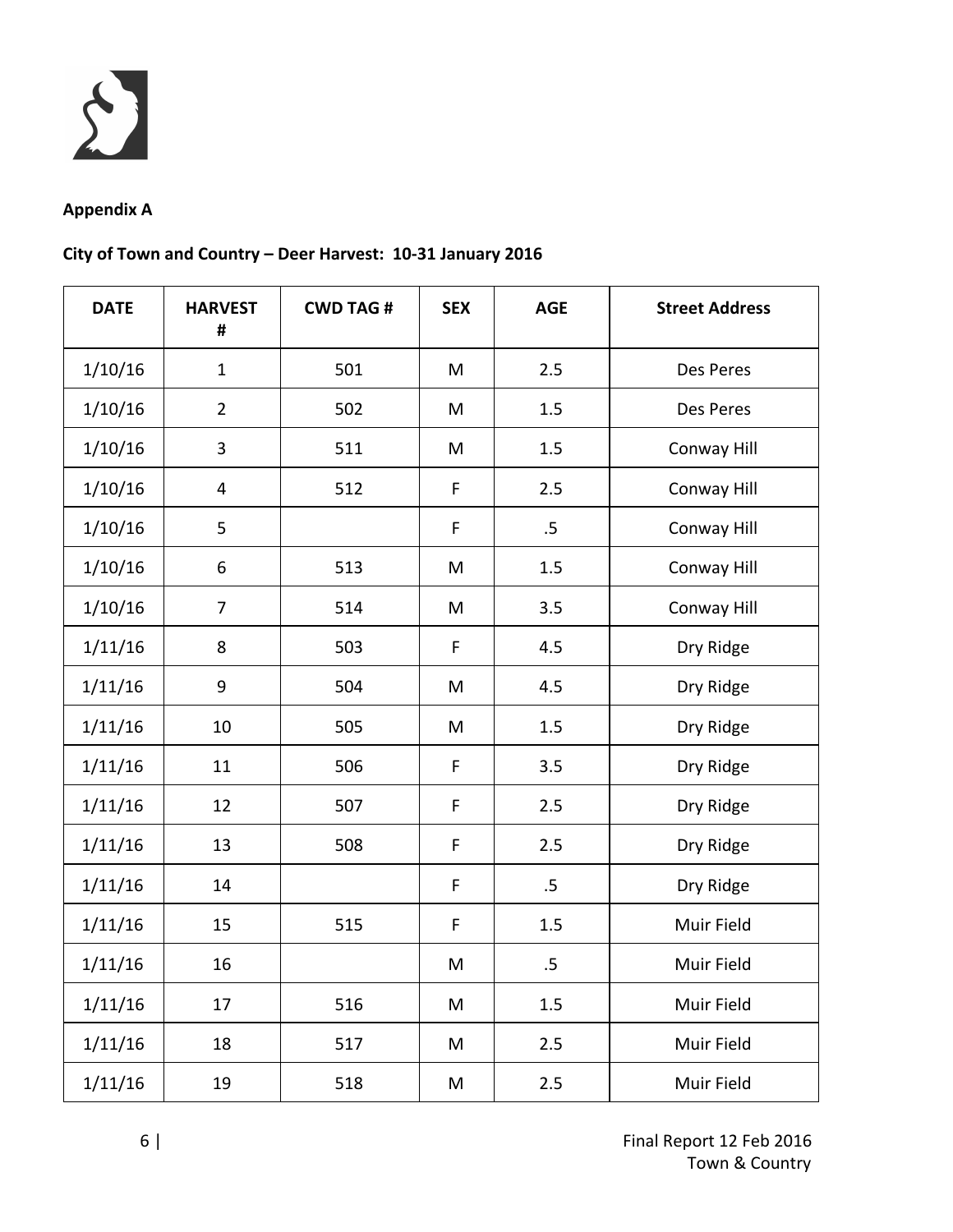

| 1/11/16 | 20 | 519      | M           | 1.5    | Muir Field            |
|---------|----|----------|-------------|--------|-----------------------|
| 1/11/16 | 21 | 520      | $\mathsf F$ | 3.5    | Muir Field            |
| 1/11/16 | 22 |          | F           | $.5\,$ | Muir Field            |
| 1/11/16 | 23 | 531      | M           | 3.5    | Muir Field            |
| 1/12/16 | 24 | 532      | F           | 1.5    | Town and Country Est. |
| 1/12/16 | 25 | 533      | $\mathsf F$ | 3.5    | Town and Country Est. |
| 1/12/16 | 26 | 534      | F           | 4.5    | Town and Country Est. |
| 1/12/16 | 27 | 535      | F           | 2.5    | Town and Country Est. |
| 1/12/16 | 28 |          | M           | $.5\,$ | Town and Country Est. |
| 1/12/16 | 29 |          | F           | $.5\,$ | Town and Country Est. |
| 1/12/16 | 30 |          | M           | $.5\,$ | Town and Country Est. |
| 1/12/16 | 31 | 509      | M           | 1.5    | Mason Wood            |
| 1/12/16 | 32 | 510      | F           | 4.5    | Mason Wood            |
| 1/12/16 | 33 | 521      | $\mathsf F$ | 4.5    | Mason Wood            |
| 1/12/16 | 34 | 522      | F           | 2.5    | Mason Wood            |
| 1/13/16 | 35 | 536      | M           | 2.5    | Glaize view           |
| 1/13/16 | 36 | 537 (UA) | M           | 3.5    | Glaize view           |
| 1/13/16 | 37 |          | F           | .5     | Glaize view           |
| 1/13/16 | 38 | 538      | M           | 1.5    | Glaize view           |
| 1/13/16 | 39 | 539      | F           | 1.5    | Glaize view           |
| 1/13/16 | 40 | 540      | F           | 2.5    | Glaize view           |
| 1/13/16 | 41 |          | M           | $.5\,$ | Glaize view           |
| 1/13/16 | 42 | 523      | F           | 1.5    | Weidman               |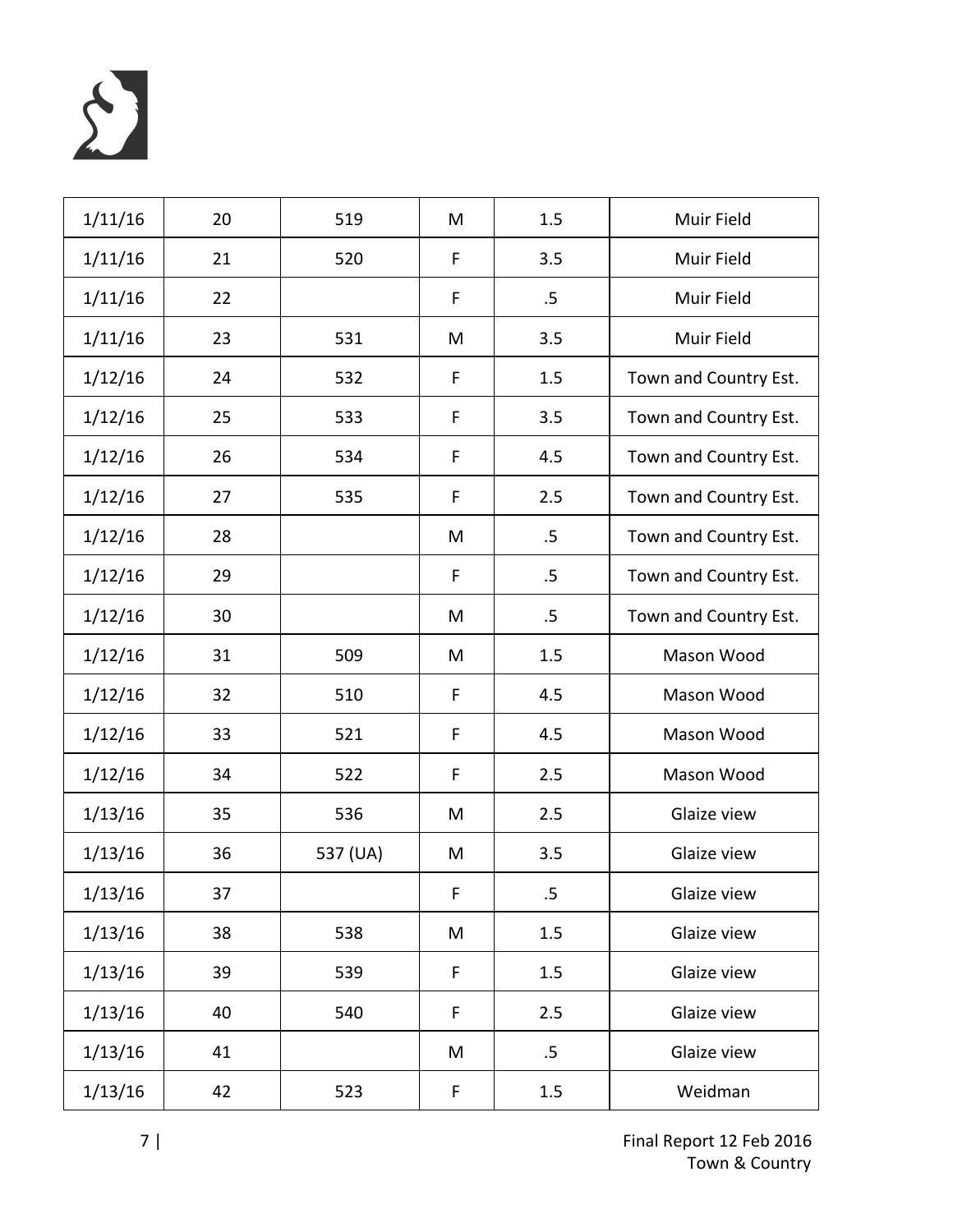

| 1/13/16 | 43 | 524 | F | 1.5 | Weidman                |
|---------|----|-----|---|-----|------------------------|
| 1/13/16 | 44 | 525 | F | 4.5 | Weidman                |
| 1/13/16 | 45 | 526 | F | 2.5 | Weidman                |
| 1/14/16 | 46 | 541 | M | 1.5 | Thornfield             |
| 1/14/16 | 47 | 542 | M | 2.5 | Thornfield             |
| 1/14/16 | 48 | 543 | M | 2.5 | Thornfield             |
| 1/14/16 | 49 | 544 | M | 1.5 | Thornfield             |
| 1/14/16 | 50 |     | M | .5  | Thornfield             |
| 1/14/16 | 51 | 545 | M | 3.5 | Thornfield             |
| 1/14/16 | 52 | 546 | M | 2.5 | Thornfield             |
| 1/14/16 | 53 | 527 | M | 1.5 | <b>Barrett Station</b> |
| 1/14/16 | 54 | 528 | M | 1.5 | <b>Barrett Station</b> |
| 1/14/16 | 55 | 529 | M | 1.5 | <b>Barrett Station</b> |
| 1/14/16 | 56 | 530 | M | 1.5 | <b>Barrett Station</b> |
| 1/14/16 | 57 | 552 | M | 1.5 | <b>Barrett Station</b> |
| 1/15/16 | 58 | 547 | F | 4.5 | Old Colony             |
| 1/15/16 | 59 | 548 | F | 1.5 | Old Colony             |
| 1/15/16 | 60 | 549 | M | 1.5 | Old Colony             |
| 1/15/16 | 61 | 550 | M | 1.5 | Old Colony             |
| 1/15/16 | 62 | 561 | M | 3.5 | Old Colony             |
| 1/15/16 | 63 | 562 | M | 1.5 | Old Colony             |
| 1/15/16 | 64 | 551 | M | 1.5 | Featherstone           |
| 1/15/16 | 65 | 552 | F | 3.5 | Featherstone           |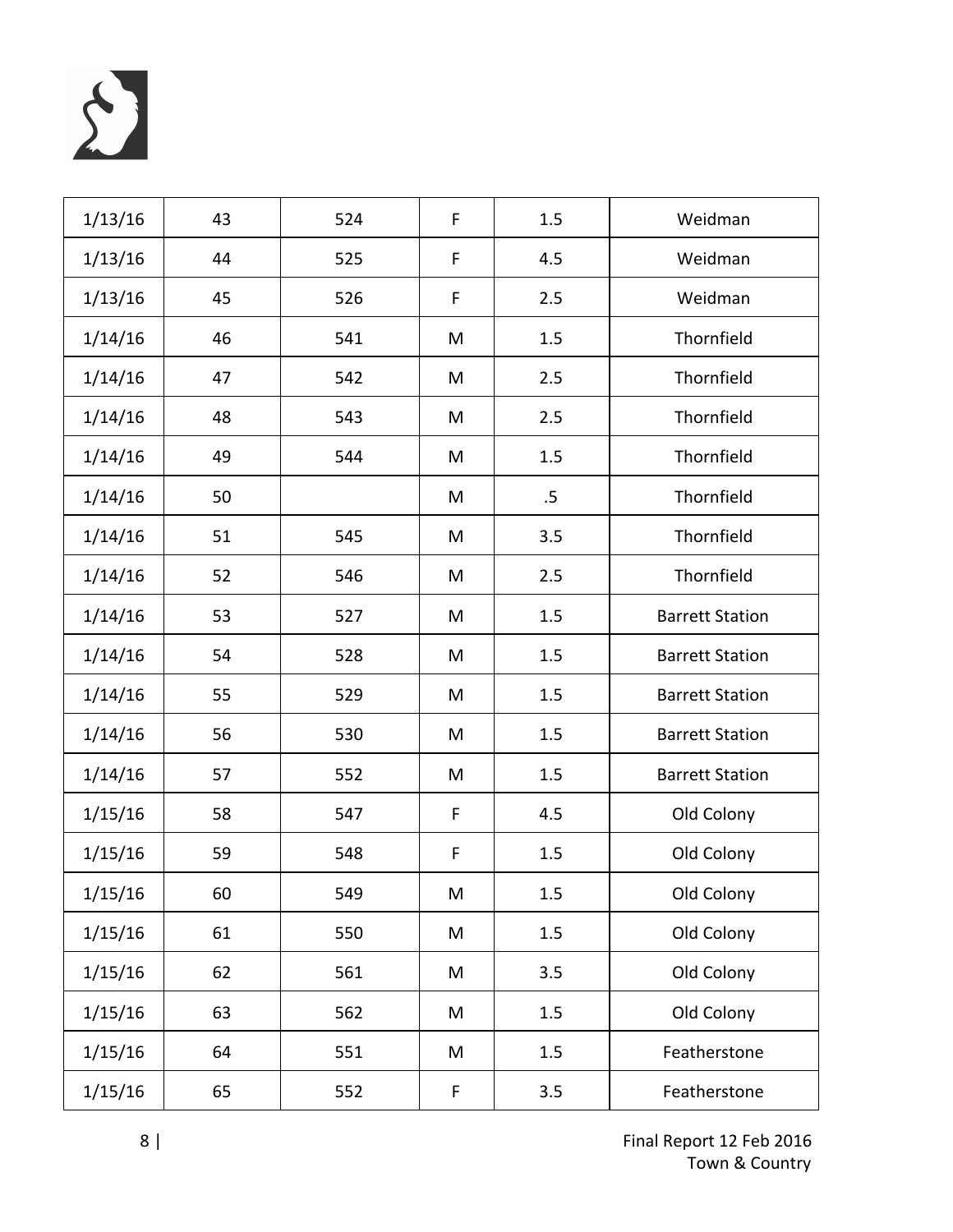

| 1/15/16 | 66 | 553 | M | 4.5    | Featherstone     |
|---------|----|-----|---|--------|------------------|
| 1/15/16 | 67 |     | F | .5     | Featherstone     |
| 1/16/16 | 68 | 563 | F | 1.5    | Mason Wood       |
| 1/16/16 | 69 |     | M | $.5\,$ | Mason Wood       |
| 1/16/16 | 70 | 564 | F | 2.5    | Mason Wood       |
| 1/16/16 | 71 | 565 | F | 1.5    | Mason Wood       |
| 1/16/16 | 72 | 566 | F | 1.5    | Mason Wood       |
| 1/16/16 | 73 |     | F | $.5\,$ | Mason Wood       |
| 1/16/16 | 74 | 581 | M | 3.5    | Dry Ridge        |
| 1/16/16 | 75 | 583 | F | 1.5    | Dry Ridge        |
| 1/16/16 | 76 |     | M | $.5\,$ | Dry Ridge        |
| 1/17/16 | 77 | 582 | F | 3.5    | Brookmill        |
| 1/17/16 | 78 |     | M | .5     | Brookmill        |
| 1/17/16 | 79 | 584 | M | 1.5    | Brookmill        |
| 1/17/16 | 80 | 585 | M | 4.5    | Brookmill        |
| 1/17/16 | 81 | 586 | F | 2.5    | <b>Brookmill</b> |
| 1/17/16 | 82 |     | M | .5     | <b>Brookmill</b> |
| 1/17/16 | 83 | 567 | F | 2.5    | Sellenriek       |
| 1/17/16 | 84 | 568 | M | 1.5    | Sellenriek       |
| 1/17/16 | 85 | 569 | F | 1.5    | Sellenriek       |
| 1/17/16 | 86 | 570 | F | 1.5    | Sellenriek       |
| 1/17/16 | 87 | 571 | M | 1.5    | Sellenriek       |
| 1/18/16 | 88 | 572 | F | 2.5    | Thornfield       |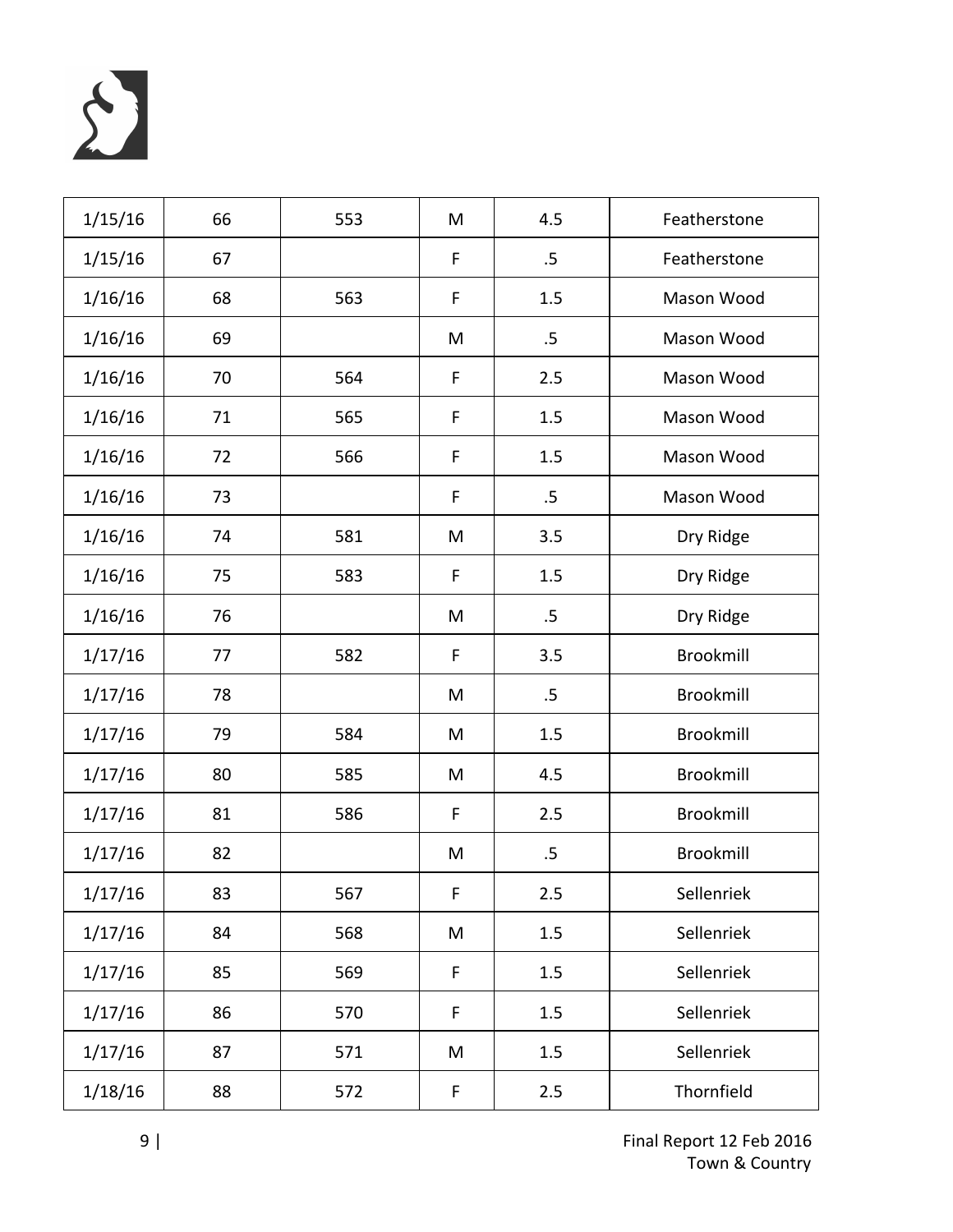

| 1/18/16 | 89  | 573 | F | 3.5    | Thornfield            |
|---------|-----|-----|---|--------|-----------------------|
| 1/18/16 | 90  |     | M | $.5\,$ | Thornfield            |
| 1/18/16 | 91  |     | M | $.5\,$ | Thornfield            |
| 1/18/16 | 92  |     | F | $.5\,$ | Featherstone          |
| 1/18/16 | 93  | 587 | M | 2.5    | Featherstone          |
| 1/18/16 | 94  | 588 | M | 1.5    | Featherstone          |
| 1/18/16 | 95  |     | F | $.5\,$ | Featherstone          |
| 1/19/16 | 96  |     | F | 1.5    | Glaize view           |
| 1/19/16 | 97  |     | M | 1.5    | Glaize view           |
| 1/19/16 | 98  |     | M | 2.5    | Glaize view           |
| 1/19/16 | 99  |     | F | 5.5    | Glaize view           |
| 1/19/16 | 100 |     | F | 2.5    | Glaize view           |
| 1/19/16 | 101 |     | M | 3.5    | Weidman               |
| 1/19/16 | 102 |     | F | 2.5    | Weidman               |
| 1/19/16 | 103 |     | M | 2.5    | Weidman               |
| 1/19/16 | 104 |     | F | 2.5    | Weidman               |
| 1/19/16 | 105 |     | F | $.5\,$ | Weidman               |
| 1/19/16 | 106 |     | F | .5     | Weidman               |
| 1/20/16 | 107 |     | F | 4.5    | Mason                 |
| 1/20/16 | 108 |     | F | 1.5    | Mason                 |
| 1/20/16 | 109 |     | F | $6.5+$ | Town and Country Est. |
| 1/20/16 | 110 |     | F | 5.5    | Town and Country Est. |
| 1/20/16 | 111 |     | F | 3.5    | Town and Country Est. |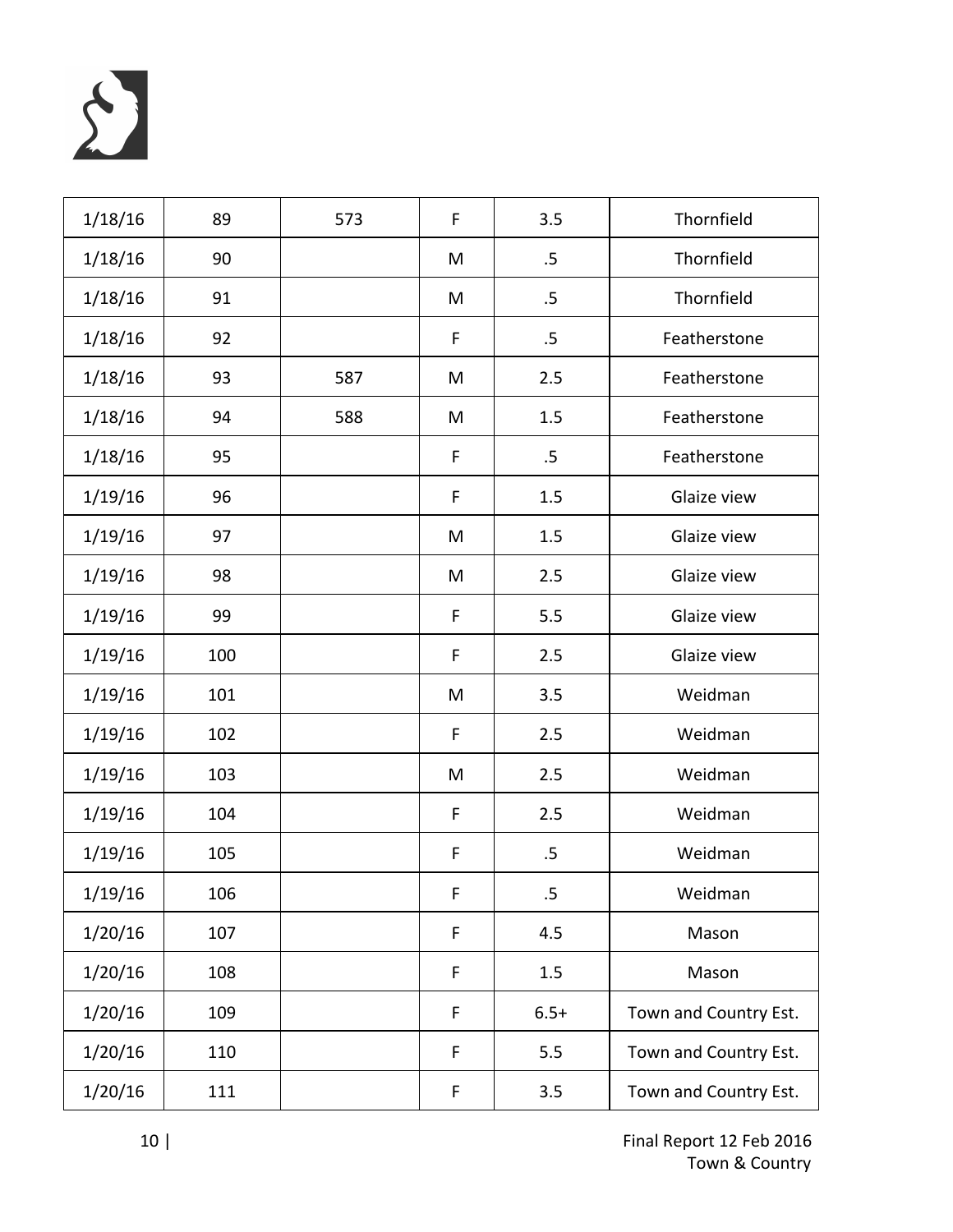

| 1/20/16 | 112 | M | $.5\,$ | Town and Country Est. |
|---------|-----|---|--------|-----------------------|
| 1/21/16 | 113 | F | 2.5    | <b>Horton Place</b>   |
| 1/21/16 | 114 | M | $.5\,$ | <b>Horton Place</b>   |
| 1/21/16 | 115 | F | 4.5    | <b>Horton Place</b>   |
| 1/21/16 | 116 | M | $.5\,$ | <b>Horton Place</b>   |
| 1/21/16 | 117 | M | $.5\,$ | <b>Horton Place</b>   |
| 1/21/16 | 118 | M | 1.5    | Sellenriek            |
| 1/21/16 | 119 | F | .5     | Sellenriek            |
| 1/21/16 | 120 | F | 1.5    | Sellenriek            |
| 1/21/16 | 121 | M | 3.5    | Sellenriek            |
| 1/21/16 | 122 | F | 5.5    | Sellenriek            |
| 1/21/16 | 123 | F | 2.5    | Sellenriek            |
| 1/21/16 | 124 | F | $6.5+$ | Sellenriek            |
| 1/21/16 | 125 | F | $.5\,$ | Sellenriek            |
| 1/21/16 | 126 | F | .5     | Sellenriek            |
| 1/21/16 | 127 | M | $.5\,$ | Sellenriek            |
| 1/22/16 | 128 | F | 2.5    | Mason Wood            |
| 1/22/16 | 129 | F | $.5\,$ | Mason Wood            |
| 1/22/16 | 130 | F | 3.5    | Mason Wood            |
| 1/22/16 | 131 | M | $.5\,$ | Mason Wood            |
| 1/22/16 | 132 | F | 3.5    | Conway Hill           |
| 1/22/16 | 133 | F | $.5\,$ | Conway Hill           |
| 1/22/16 | 134 | M | 4.5    | Conway Hill           |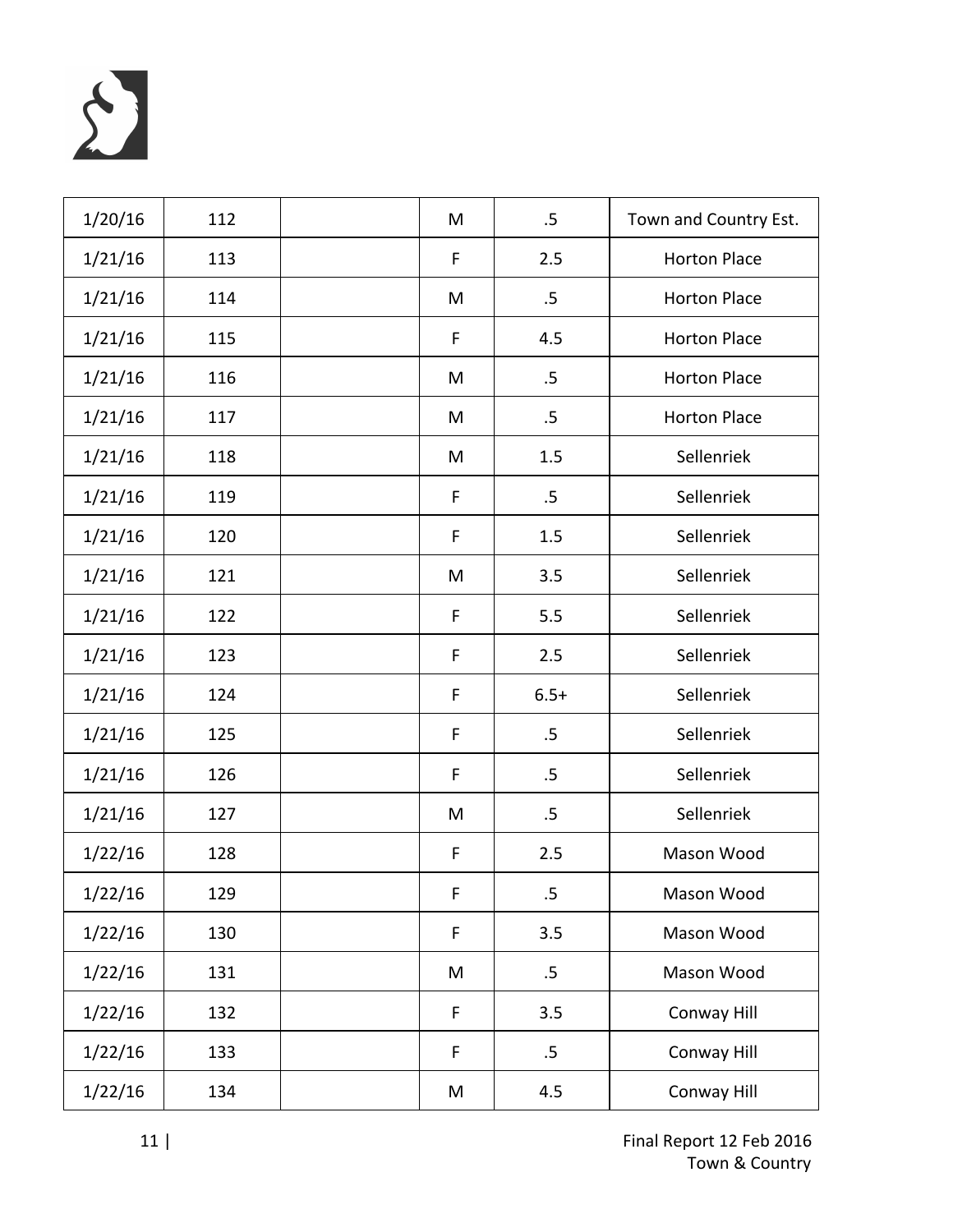

| 1/22/16 | 135 | M | 3.5    | Conway Hill |
|---------|-----|---|--------|-------------|
| 1/22/16 | 136 | M | 2.5    | Conway Hill |
| 1/23/16 | 137 | F | 2.5    | Mason       |
| 1/23/16 | 138 | F | 4.5    | Mason       |
| 1/23/16 | 139 | F | 2.5    | Mason       |
| 1/23/16 | 140 | F | .5     | Mason       |
| 1/23/16 | 141 | M | $.5\,$ | Mason       |
| 1/23/16 | 142 | F | 3.5    | Muir Field  |
| 1/23/16 | 143 | M | $.5\,$ | Muir Field  |
| 1/23/16 | 144 | M | 1.5    | Muir Field  |
| 1/23/16 | 145 | M | $.5\,$ | Muir Field  |
| 1/23/16 | 146 | F | $.5\,$ | Muir Field  |
| 1/23/16 | 147 | F | $6.5+$ | Muir Field  |
| 1/23/16 | 148 | M | 2.5    | Muir Field  |
| 1/24/16 | 149 | F | 3.5    | Weidman     |
| 1/24/16 | 150 | F | 4.5    | Weidman     |
| 1/24/16 | 151 | F | 4.5    | Weidman     |
| 1/24/16 | 152 | F | .5     | Weidman     |
| 1/24/16 | 153 | F | $.5\,$ | Weidman     |
| 1/24/16 | 154 | F | 2.5    | S. Outer 40 |
| 1/24/16 | 155 | M | $.5\,$ | S. Outer 40 |
| 1/24/16 | 156 | F | 1.5    | S. Outer 40 |
| 1/24/16 | 157 | F | 1.5    | S. Outer 40 |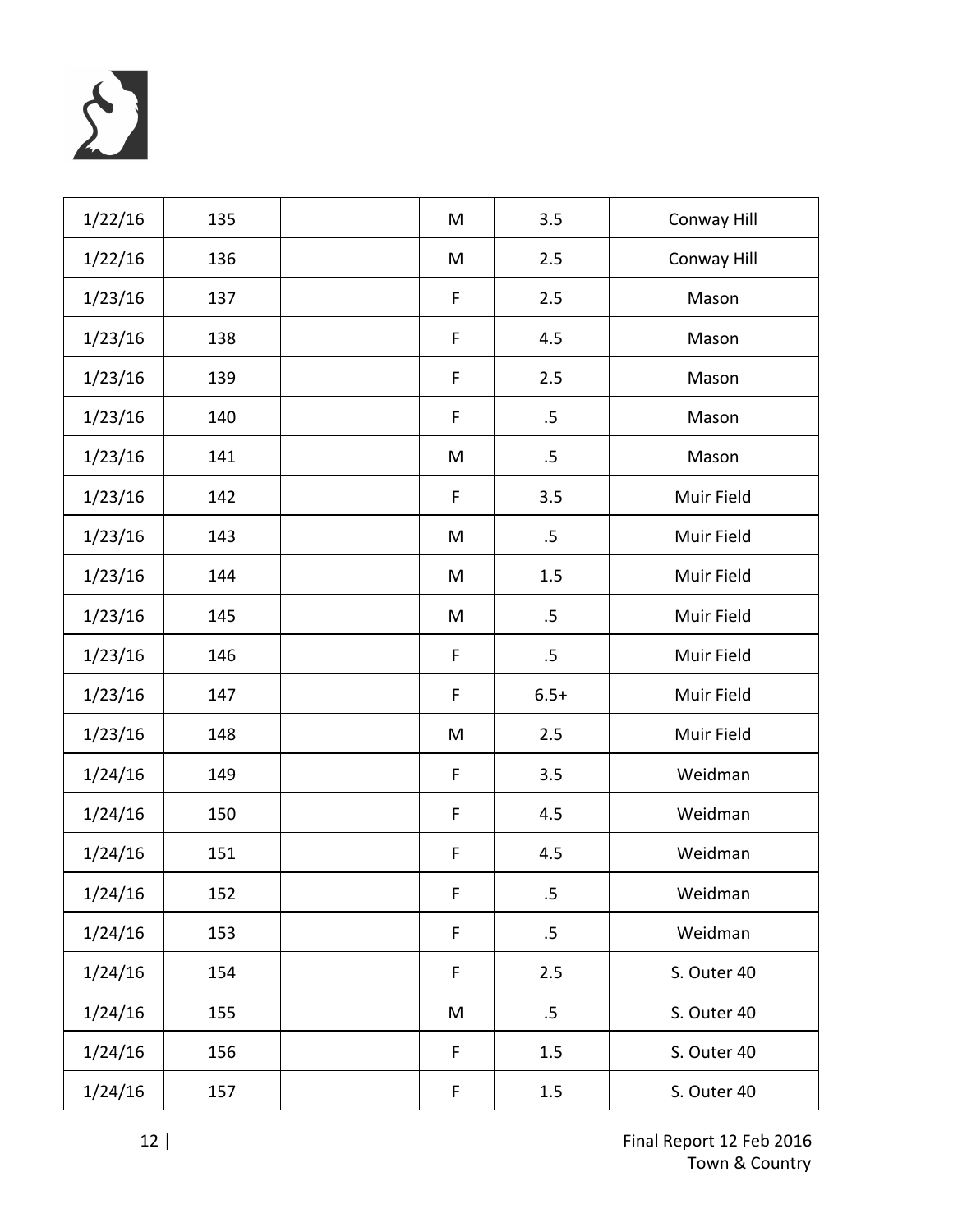

| 1/24/16 | 158 | F | 3.5        | S. Outer 40  |
|---------|-----|---|------------|--------------|
| 1/25/16 | 159 | F | 2.5        | Thornfield   |
| 1/25/16 | 160 | F | 1.5        | Thornfield   |
| 1/25/16 | 161 | M | 3.5        | Thornfield   |
| 1/25/16 | 162 | F | 3.5        | Glaize view  |
| 1/25/16 | 163 | F | 2.5        | Glaize view  |
| 1/25/16 | 164 | M | 3.5        | Glaize view  |
| 1/25/16 | 165 | F | .5         | Glaize view  |
| 1/25/16 | 166 | M | .5         | Glaize view  |
| 1/26/16 | 167 | F | 3.5        | Old Colony   |
| 1/26/16 | 168 | F | $.5\,$     | Old Colony   |
| 1/26/16 | 169 | M | .5         | Old Colony   |
| 1/26/16 | 170 | F | 1.5        | Old Colony   |
| 1/26/16 | 171 | F | 1.5        | Old Colony   |
| 1/26/16 | 172 | M | 3.5        | Old Colony   |
| 1/26/16 | 173 | F | 2.5        | Old Colony   |
| 1/26/16 | 174 | F | 2.5        | Old Colony   |
| 1/26/16 | 175 | F | .5         | Old Colony   |
| 1/26/16 | 176 | M | $3.5$ (UA) | Featherstone |
| 1/26/16 | 177 | M | 4.5        | Featherstone |
| 1/26/16 | 178 | M | 3.5        | Featherstone |
| 1/26/16 | 179 | F | 3.5        | Featherstone |
| 1/26/16 | 180 | M | $.5\,$     | Featherstone |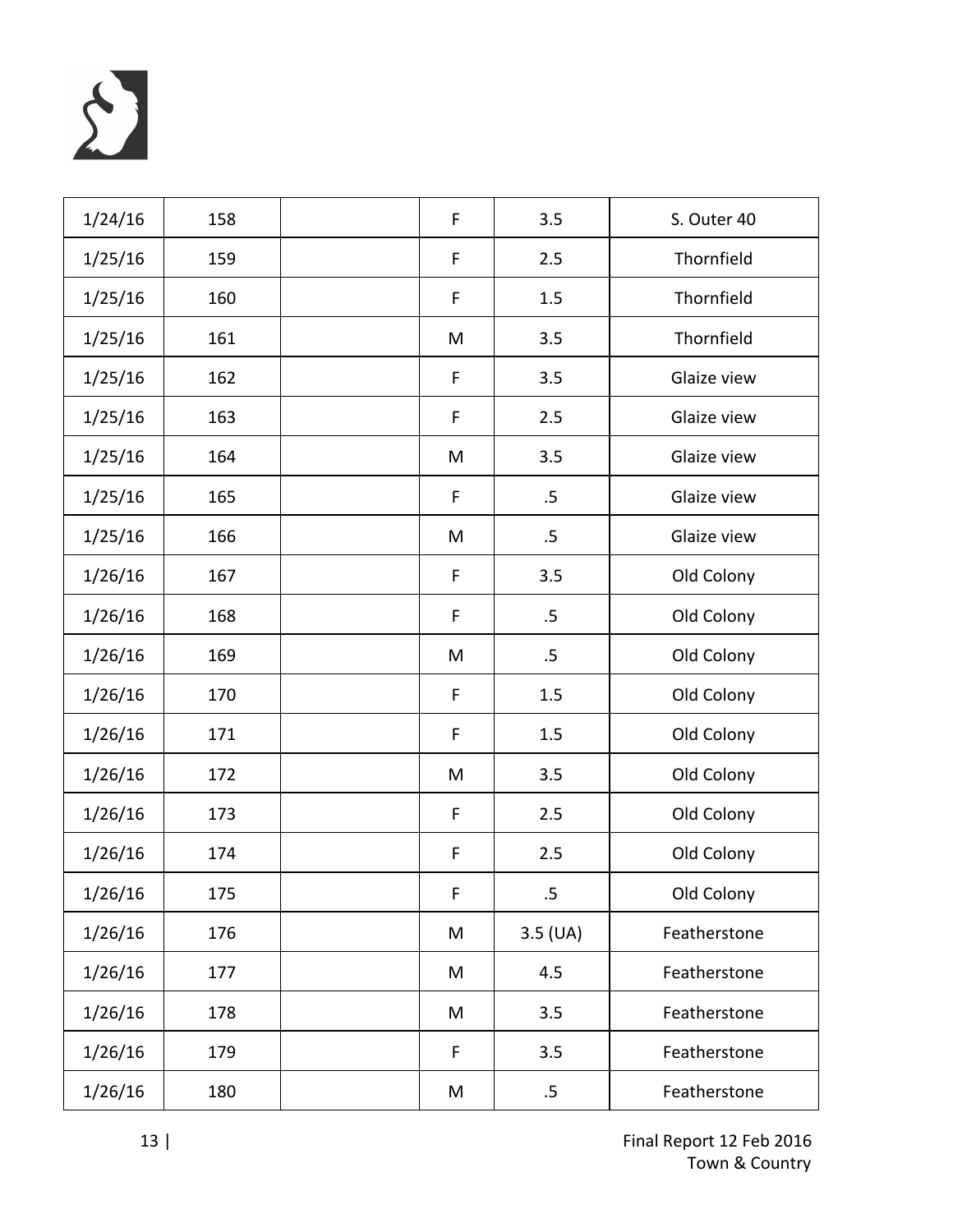

| 1/27/16 | 181 | F         | 4.5    | Dry Ridge              |
|---------|-----|-----------|--------|------------------------|
| 1/27/16 | 182 | M         | .5     | Dry Ridge              |
| 1/27/16 | 183 | F         | 2.5    | <b>Barrett Station</b> |
| 1/27/16 | 184 | F         | .5     | <b>Barrett Station</b> |
| 1/27/16 | 185 | F         | .5     | <b>Barrett Station</b> |
| 1/27/16 | 186 | M         | .5     | <b>Barrett Station</b> |
| 1/27/16 | 187 | M         | 1.5    | <b>Barrett Station</b> |
| 1/27/16 | 188 | F         | $6.5+$ | <b>Barrett Station</b> |
| 1/27/16 | 189 | F         | 3.5    | <b>Barrett Station</b> |
| 1/27/16 | 190 | M         | .5     | <b>Barrett Station</b> |
| 1/27/16 | 191 | F         | $.5\,$ | <b>Barrett Station</b> |
| 1/28/16 | 192 | M<br>(UA) | 3.5    | Des Peres              |
| 1/28/16 | 193 | F         | 3.5    | Brookmill              |
| 1/29/16 | 194 | F         | 5.5    | Muir Field             |
| 1/29/16 | 195 | F         | 2.5    | Muir Field             |
| 1/29/16 | 196 | F         | .5     | Muir Field             |
| 1/29/16 | 197 | F         | $.5\,$ | <b>Glaize View</b>     |
| 1/29/16 | 198 | F         | 3.5    | <b>Glaize View</b>     |
| 1/29/16 | 199 | M         | $.5\,$ | <b>Glaize View</b>     |
| 1/30/16 | 200 | F         | $6.5+$ | Alsace                 |
| 1/30/16 | 201 | F         | $.5\,$ | Alsace                 |
| 1/30/16 | 202 | F         | 1.5    | Alsace                 |